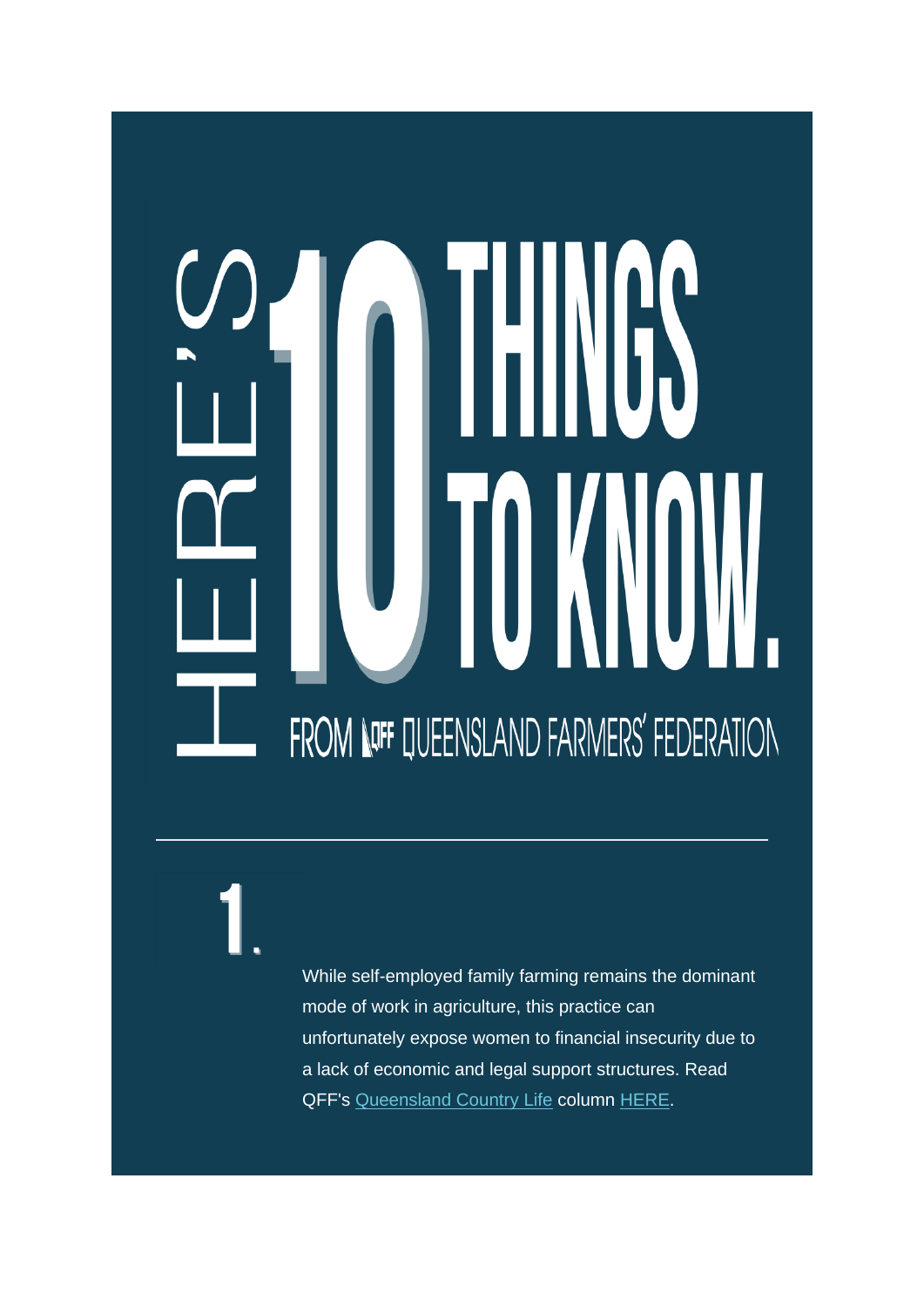QFF Workforce Policy Advisor Diana Saunders recently spoke to [ABC Rural](https://qff.us6.list-manage.com/track/click?u=be9cc2409cc55bcb17498482a&id=de976daae1&e=4deb5db9b7) for the [Queensland Country Hour](https://qff.us6.list-manage.com/track/click?u=be9cc2409cc55bcb17498482a&id=6f9514fb25&e=4deb5db9b7) about [QFF's discussion paper](https://qff.us6.list-manage.com/track/click?u=be9cc2409cc55bcb17498482a&id=675cec03a1&e=4deb5db9b7) identifying financial insecurity as a significant issue for farm businesswomen. Skip to 8.32 to listen [HERE.](https://qff.us6.list-manage.com/track/click?u=be9cc2409cc55bcb17498482a&id=1b54ea6215&e=4deb5db9b7)

The QFF-led [Rural Jobs and Skills Alliance](https://qff.us6.list-manage.com/track/click?u=be9cc2409cc55bcb17498482a&id=af223bafcd&e=4deb5db9b7) has partnered with [UQ Skills](https://qff.us6.list-manage.com/track/click?u=be9cc2409cc55bcb17498482a&id=83a42e7ce2&e=4deb5db9b7) to deliver two 'for women, by women' editions of the Farm Business Management Skill Set program in April and June to provide the skills to manage farm business. Register [HERE.](https://qff.us6.list-manage.com/track/click?u=be9cc2409cc55bcb17498482a&id=8445a1868a&e=4deb5db9b7)

North Queensland farmers and agricultural service providers are encouraged to attend free industry support network webinars facilitated by QFF, the [Australian Red](https://qff.us6.list-manage.com/track/click?u=be9cc2409cc55bcb17498482a&id=8bbadfdd75&e=4deb5db9b7)  [Cross,](https://qff.us6.list-manage.com/track/click?u=be9cc2409cc55bcb17498482a&id=8bbadfdd75&e=4deb5db9b7) and the Australian and Queensland Governments on Thursday, 18 March and Tuesday, 23 March. Details [HERE.](https://qff.us6.list-manage.com/track/click?u=be9cc2409cc55bcb17498482a&id=3af485dcf5&e=4deb5db9b7)

Join [Food Innovation Australia Limited](https://qff.us6.list-manage.com/track/click?u=be9cc2409cc55bcb17498482a&id=68cd444bba&e=4deb5db9b7) and QFF for a virtual event focussing on export market insights and opportunities within the Australian food and agribusiness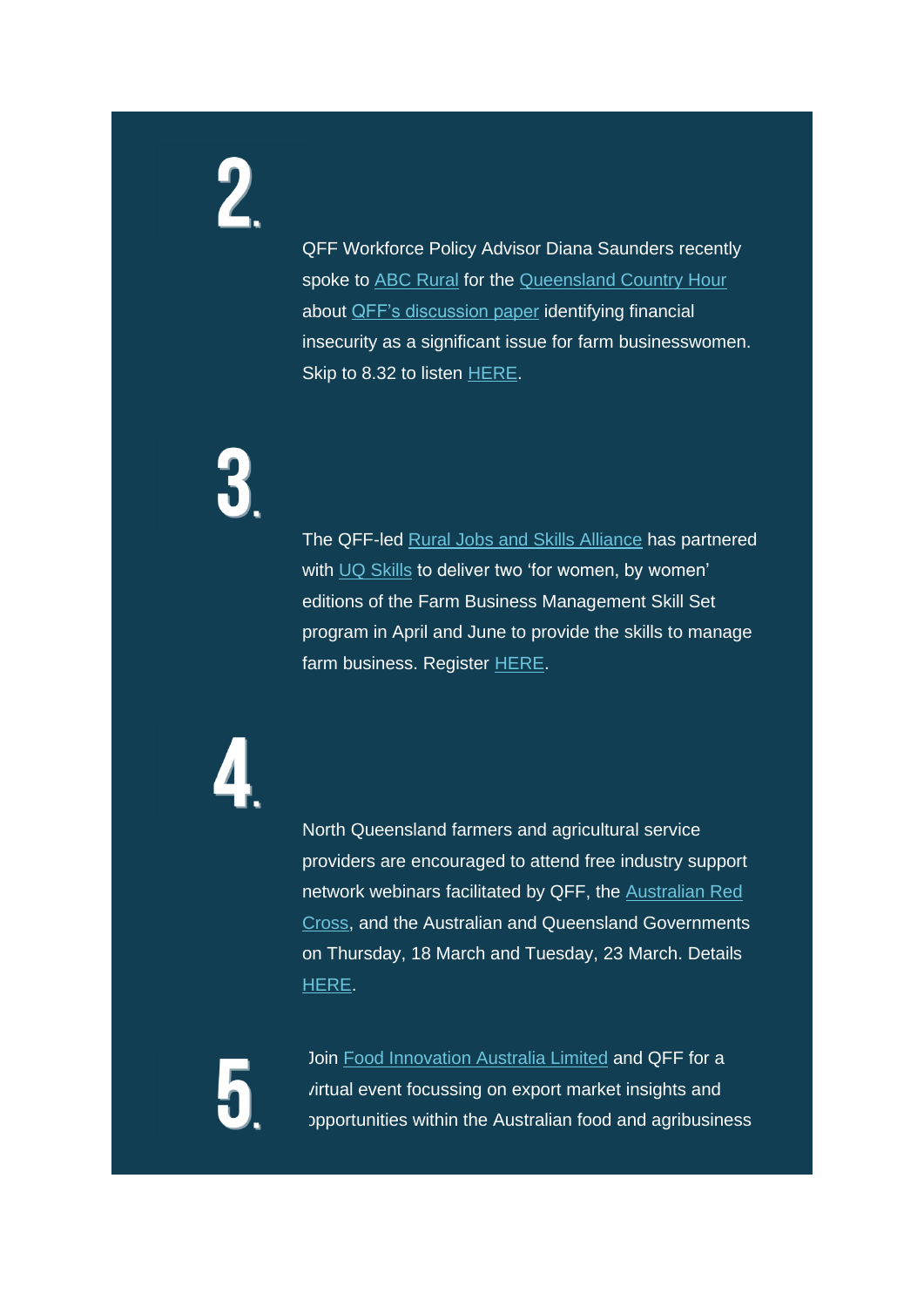sector and abroad on Monday 29th March at 10am. For more information and to register, click [HERE.](https://qff.us6.list-manage.com/track/click?u=be9cc2409cc55bcb17498482a&id=09908826d7&e=4deb5db9b7)

QFF has partnered with **[Bunnings](https://qff.us6.list-manage.com/track/click?u=be9cc2409cc55bcb17498482a&id=667464ebfe&e=4deb5db9b7)** which gives you the opportunity to join [PowerPass!](https://qff.us6.list-manage.com/track/click?u=be9cc2409cc55bcb17498482a&id=d811b8b783&e=4deb5db9b7) A free commercial account designed to make life easier for trade and commercial customers giving you access to exclusive QFF pricing, along with other benefits. Farmers belonging to any of QFF's 21 industry members can sign up for free [HERE.](https://qff.us6.list-manage.com/track/click?u=be9cc2409cc55bcb17498482a&id=3e67e5556d&e=4deb5db9b7)

If there's going to be any silver lining from the disruption caused by COVID-19 in agriculture industries, and horticulture in particular, it's going to be in making changes that improve the long term productivity of our workforce and the predictability of labour supply. Read more from [Growcom](https://qff.us6.list-manage.com/track/click?u=be9cc2409cc55bcb17498482a&id=d2ab53148d&e=4deb5db9b7) [HERE.](https://qff.us6.list-manage.com/track/click?u=be9cc2409cc55bcb17498482a&id=8a22bc48f0&e=4deb5db9b7)

The dry weather on the Darling Downs is having an mpact on cotton farmers, but the level of that depends on exactly where the farm is, with Mother Nature blessing some with rain, while often their neighbours miss out. Read more from QFF industry member [Cotton Australia](https://qff.us6.list-manage.com/track/click?u=be9cc2409cc55bcb17498482a&id=1acb7d1b8d&e=4deb5db9b7) [HERE.](https://qff.us6.list-manage.com/track/click?u=be9cc2409cc55bcb17498482a&id=cf31827771&e=4deb5db9b7)